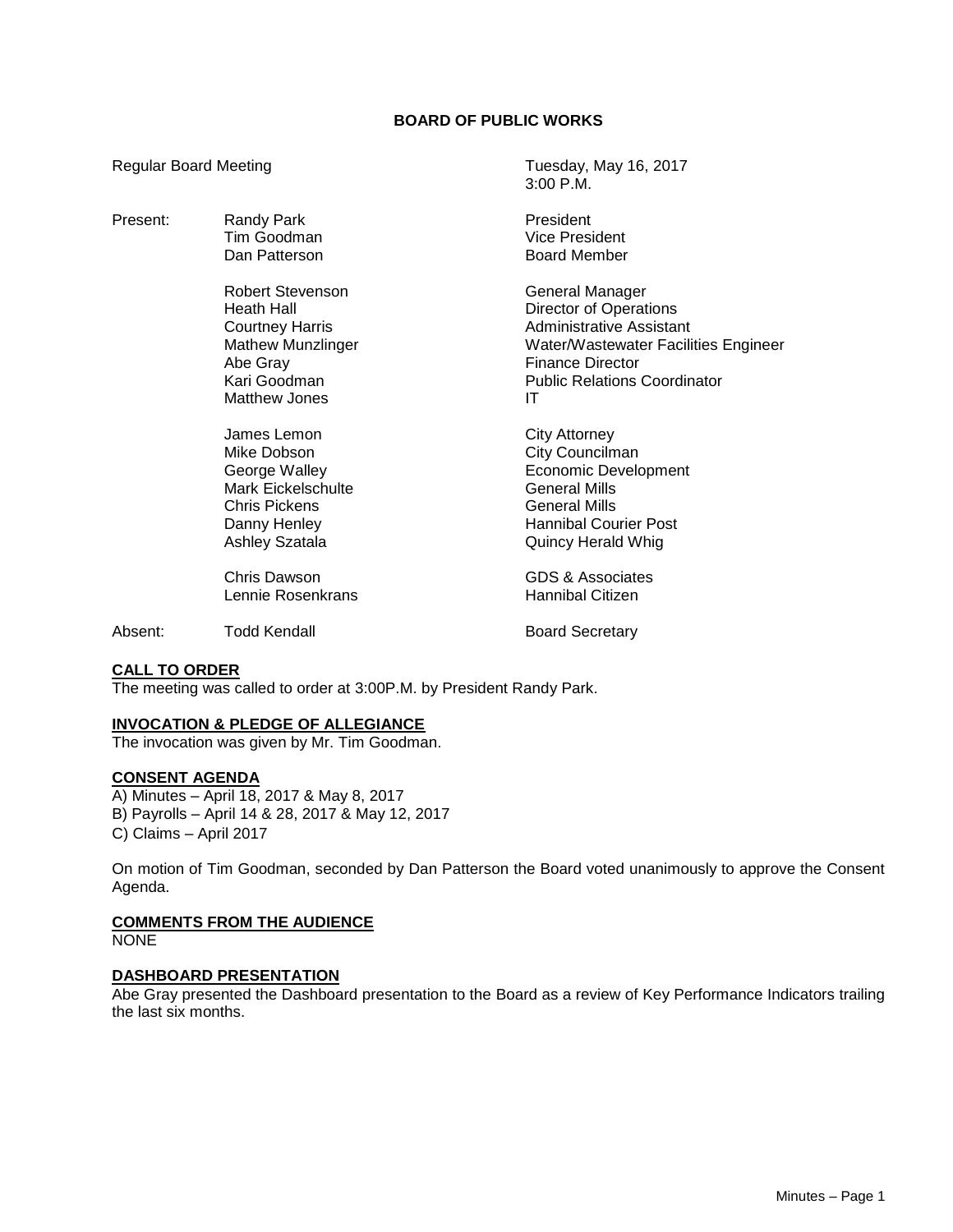## **GENERAL MANAGER'S REPORT**

Mr. Stevenson reported the diesel generator project continues. Doug Healy, an Attorney in Springfield, will be helping review the construction contract that is still being negotiated at this time. Discussion was held about moving the generators to help other cities during an emergency situation. Mr. Stevenson noted the generators are now on the ground and off of their chassis, and it would be difficult but not impossible.

Mr. Stevenson reported yearly Electric Safety Presentations were conducted at the end of April. Lead Lineman Mark Salter and Journeyman Lineman Matt Livesay conducted 15 different presentations to students ranging in age from Pre-K to college.

Mr. Stevenson presented the quarterly update newsletter from Prairie State. Mr. Stevenson noted Dan Patterson, George Walley, and himself went on a tour at the Prairie State coal mine and power plant. Dan Patterson gave comment how the tour was favorable and went well.

## **OPERATION'S REPORT**

Heath Hall reported Jared Stewart, Superintendent of Lineman, is in the planning and pricing stage of the project for the Bay Avenue to Orchard Point overhead to underground conversion. Mr. Hall noted underground conduit will be installed by a subcontractor in the coming weeks.

Heath Hall reported there were 3 outages from the storm on April 5, 2017. All 3 outages were due to broken poles on Oak Ridge Pond, Highway 168, and Lake Apollo.

Heath Hall reported 3 seasonal workers began work in April with the Water department. The main project of the month was to replace a 1 inch galvanized line with new 2 inch PVC along Webb Street. The crew installed 280 feet of new line and connected four services. The line was replaced due to multiple leak repairs and customer pressure issues.

Heath Hall reported TREKK will continue to do leak detection work along the south side of town throughout tomorrow.

Heath Hall reported fire hydrant testing continued during the month and information on current flushing locations can be found on the HBPW website (www.hannibalbpw.org). Mr. Hall noted the testing is one third completed for the year, and should be completed by Labor Day.

Heath Hall reported the Sewer Crew responded to 16 reported stop ups, with 7 being on the HBPW. All stop ups on the HBPW were related to the heavy rains that occurred on April 28-29, 2017. The crew followed up with Lake Apollo residents during that time, and there were no reported issues.

Heath Hall reported the bi-annual basin cleaning was completed during the month of April with help from the Water Distribution Department, Wastewater Treatment Plant (WWTP), and Water Treatment Plant (WTP) personnel.

Heath Hall reported a new drinking fountain was installed in the front of the WTP. Mr. Hall noted the fountain is for public use and is intended to replace the inside fountain that was being used by walkers and joggers.

Heath Hall reported the EPA performed an audit of the Pretreatment Program and Biosolids processing on April 26-27, 2017. Mr. Hall noted from the verbal summary the EPA inspector reported the Biosolids Program continues to be in good shape and had no apparent issues. The Pretreatment Program will require some improvements and work will begin on them right away before receiving the report. George Hausdorf is currently in San Antonio Texas at a Pretreatment Training Program this week to help along with the process.

Heath Hall reported Matthew Jones is currently planning on releasing another request proposal for an Automated Metering Infrastructure or AMI pilot in the new fiscal budget year.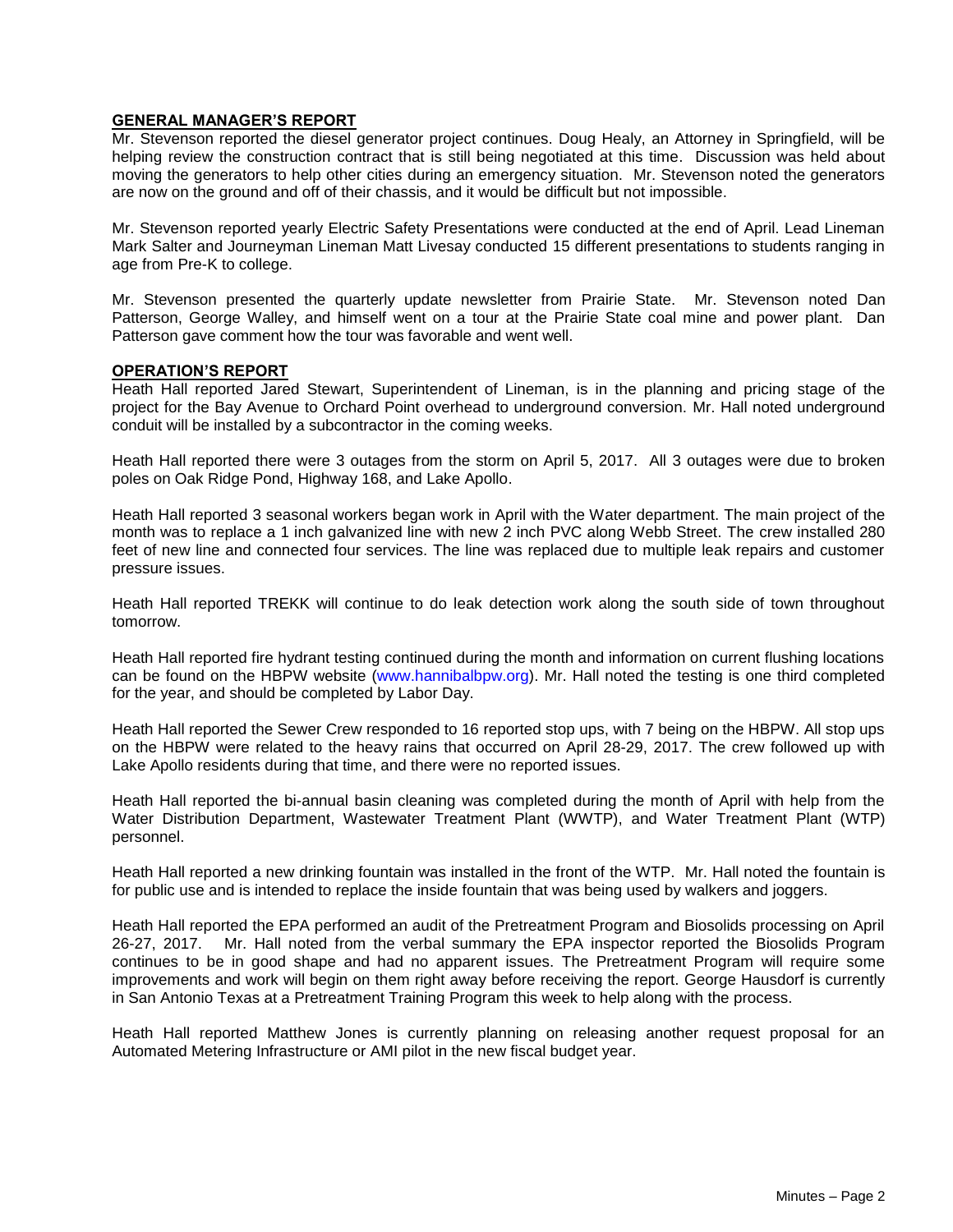## **FINANCIAL REPORT**

Abe Gray presented the Board with the financial results for the month of April 2017, year to date results, and key financial ratios.

## **PROJECTS REPORT**

Mathew Munzlinger presented the Board with an updated progress report of ongoing projects. This includes projects from the Water System and Water Treatment Plant, as well as the Sewer System and Wastewater Treatment Plant. Mr. Munzlinger noted the progress of these projects and studies is acceptable and will continue as weather permits.

#### **OLD BUSINESS**

#### **Rate Adjustments – Abe Gray**

Abe Gray presented the Electric, Water, and Sewer Rate Schedule for FY2017-2018. The proposed revenue increases include Water (2.3%) excluding previous changes in sales for resale customer class, Sewer (3.7%), and Electric will remain the same for commercial and industrial customers, while residential electric customers will receive a (2%) rate decrease. The schedules were discussed and reviewed for consideration by the Board to be presented at the Public Hearing to be held on June 13, 2017 at 5:30p.m., and recommended for approval at the regular meeting held June 13, 2017 following the Public Hearing.

## **NEW BUSINESS**

## **HLTP Stream Mitigation Plan – Robert Stevenson**

Mr. Stevenson reported the permits are now available to start construction of the lake at the HLTP Business Park. The permits are conditional, including requirements to meet as part of the lake construction. The conditions are related to how to mitigate the loss of stream within the lake plans. Mr. Stevenson noted a proposal was made and the USACE has accepted a plan wherein the Board creates new streams within the City on City property that meet the environmental criteria acceptable to the USACE. The plan includes the creation of new streams within the City Limits of Hannibal at two separate sites. In each case, a section of storm water conduit will be abandoned and replaced by open channel. Mr. Stevenson noted along the open channels it is a requirement to plant certain varieties of grasses, bushes, and trees and maintain these plants for five to ten years, after which they will maintain themselves.

Mr. Stevenson reported the Board will need some help from the City Council over the next few months to create some documents before the actual work can begin on the lake. The City will need an Ordinance placing a small stone dam discovered on the business park property under permanent protection from demolition or alteration. Language of this ordinance will be developed with the help of the City Attorney. Mr. Stevenson noted the Board will need an Ordinance permanently closing Lemon St. south of Colfax and a portion of Wardlow St. at its east end. The west end of Russell St. will become a dead end street which is not paved, only platted. These have been barricaded by the City for several years but never officially closed. The process can begin by filing an application with the Planning and Zoning Commission. Mr. Stevenson noted an Ordinance will need to be in place permanently closing a section of Sycamore St. between Adams and Fulton. The process can begin by filing an application with the Planning and Zoning Commission. Mr. Stevenson noted there will need to be an Ordinance placing each of the three mitigation sites under permanent protection against new construction or damage. Language of this Ordinance will be developed with the help of the City Attorney.

Mr. Stevenson recommends approval of the attached Letter of Credit that was presented. Mr. Stevenson recommends approval to closing the streets involved in the Plan and direct staff to begin the application process as presented with the Planning and Zoning Commission.

On motion of Dan Patterson, seconded by Tim Goodman the Board voted unanimously to approve the HLTP Stream Mitigation Plan as presented.